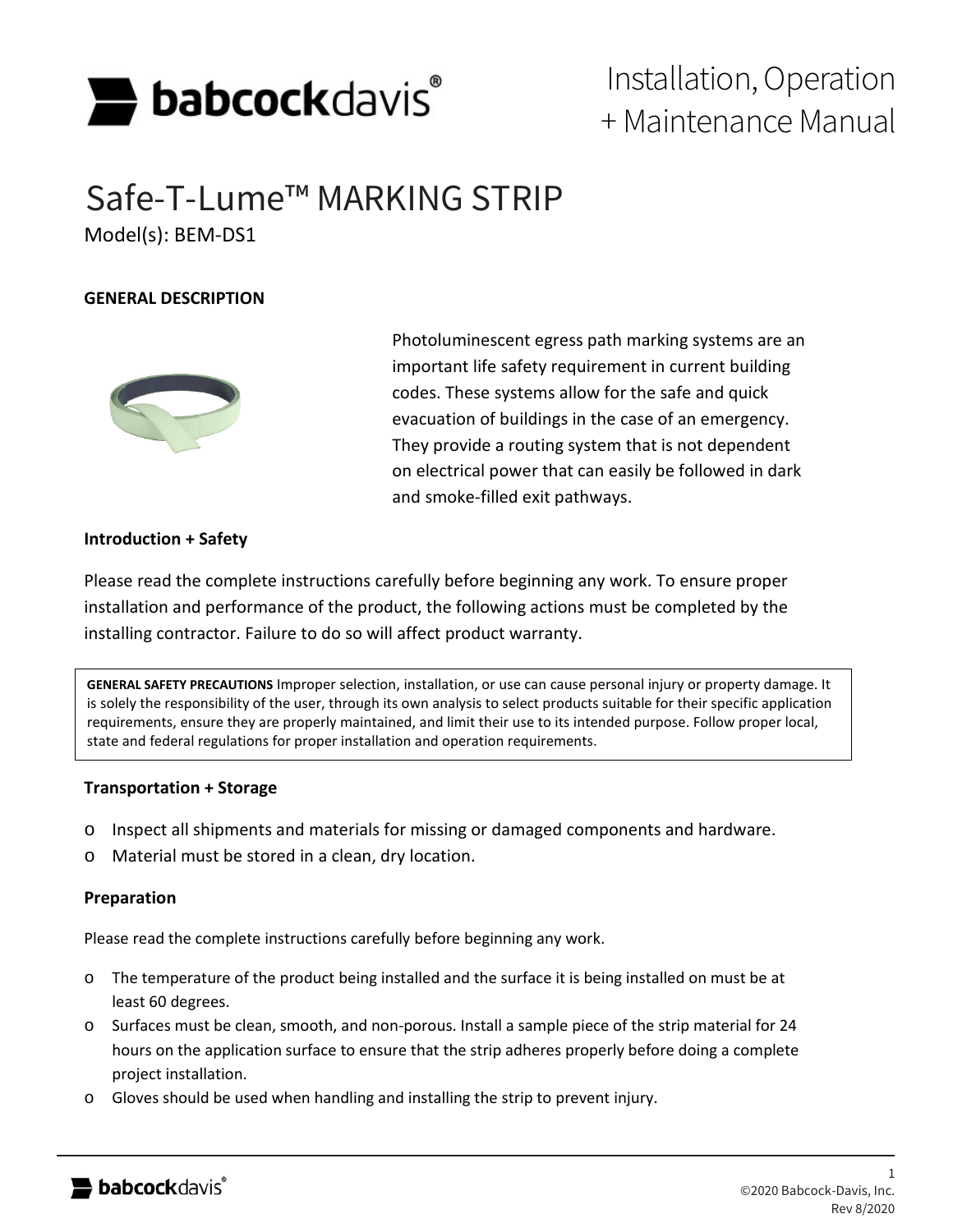### **INSTALLATION**

The handrail strip shall be placed on the top surface of the handrail for its entire length, this includes extensions and newel post caps. Where handrails or extensions bend or turn corners, the strip must not have a gap of more than 4 inches (*Figure 1*).

- o Thoroughly clean the surface area where the strip will be installed with a dry cloth and a non-residue cleaning compound to remove and loose particles and dirt. For oily surfaces, isopropyl alcohol works well for surface preparation. Surfaces must be dry and dust free.
- o Measure the handrail to determine the proper length of the strip and then cut with scissors. The ends of the strip that will be a starting or ending segment need to be lightly beveled with a file to create a smooth transfer from the strip to the railing.
- o Peel a portion of the backing from the handrail strip without touching the adhesive.



o Place the strip at your starting point on the railing and firmly press onto the handrail. Peel more backing

from the adhesive strip as you go. Make sure the strip is straight and properly centered along the top length of the handrail. Be sure that the strip has full contact with the railing, this may involve using a rubber roller to ensure proper adhesion.

#### **OPERATION**

- o Exposure Requirements: The minimum amount of exposure to artificial ambient illumination is 60 minutes from the following:
	- One-foot candle (11 Lux) of florescent, incandescent, or LED light
- o The control of the ambient illumination necessary to charge the luminous egress-pathmarking system should be restricted to authorized personnel only.
- o Failure to supply the above minimum exposure can prevent the luminous egress-pathmarking from performing as intended.